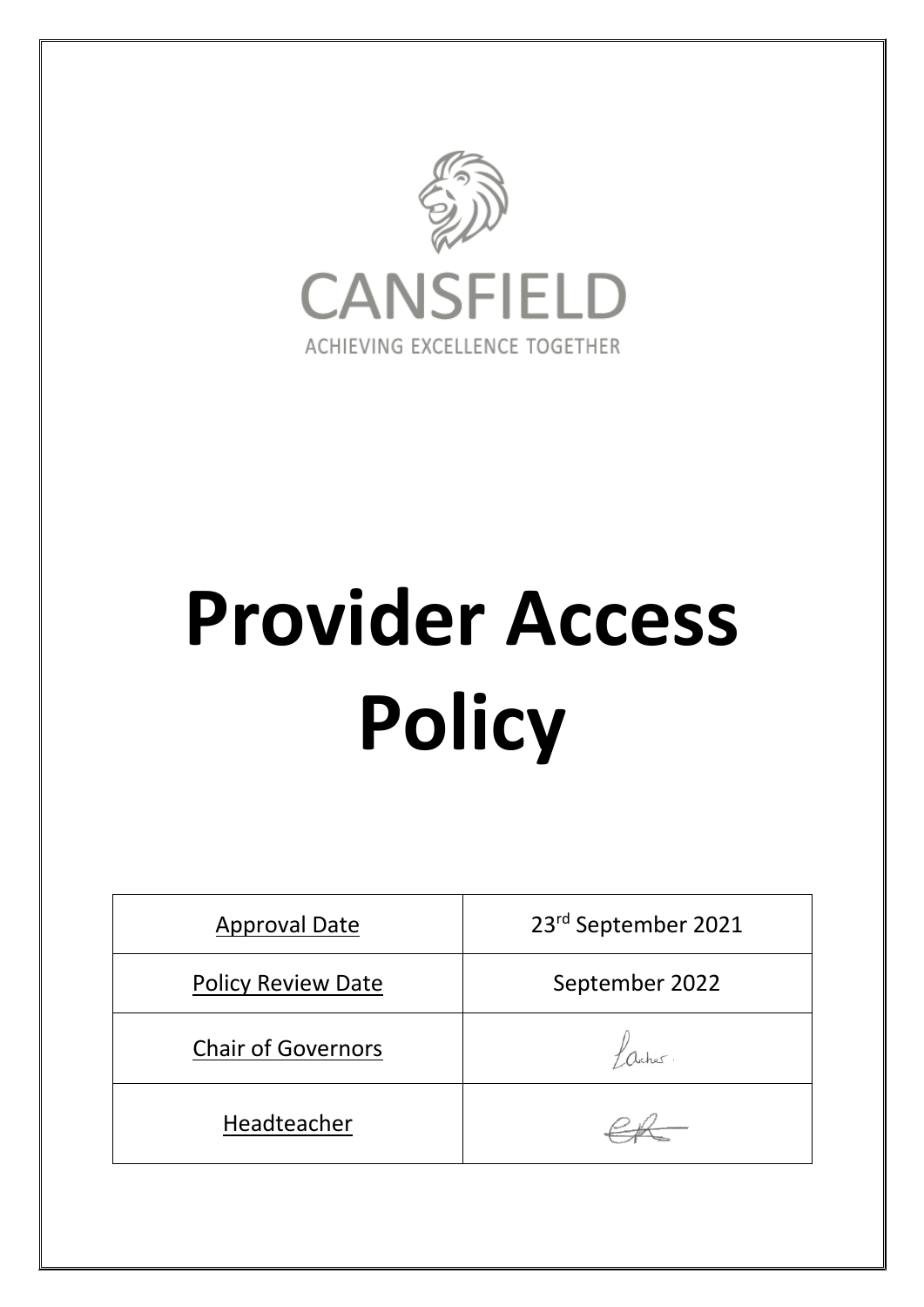## **1. Aims**

This policy aims to set out our school's arrangements for managing the access of education and training providers to students for the purpose of giving them information about their offer. It sets out:

- Procedures in relation to requests for access
- The grounds for granting and refusing requests for access
- Details of premises or facilities to be provided to a person who is given access

## **2. Statutory Requirements**

Schools are required to ensure that there is an opportunity for a range of education and training providers to access students in Years 7 to 11 for the purposes of informing them about approved technical education, qualifications or apprenticeships.

Schools must also have a policy statement that outlines the circumstances in which education and training providers will be given access to these students. This is outlined in section 42B of the *Education Act 1997*. This policy shows how our school complies with these requirements.

## **3. Student Entitlement**

All students in Years 7 to 11 at Cansfield High School are entitled to:

- Find out about technical education qualifications and apprenticeship opportunities, as part of our careers programme which provides information on the full range of education and training options available at each transition point
- Hear from a range of local providers about the opportunities they offer, including technical education and apprenticeships – through assemblies, group discussions and taster events
- Understand how to make applications for the full range of academic and technical courses.

## **4. Management of Provider Access Requests**

### **4.1 Procedure**

A provider wishing to request access should contact Mrs L Rothwell, Lead for CEIAG. Telephone: 01942 727391 / Email: l.rothwell@cansfield.wigan.sch.uk.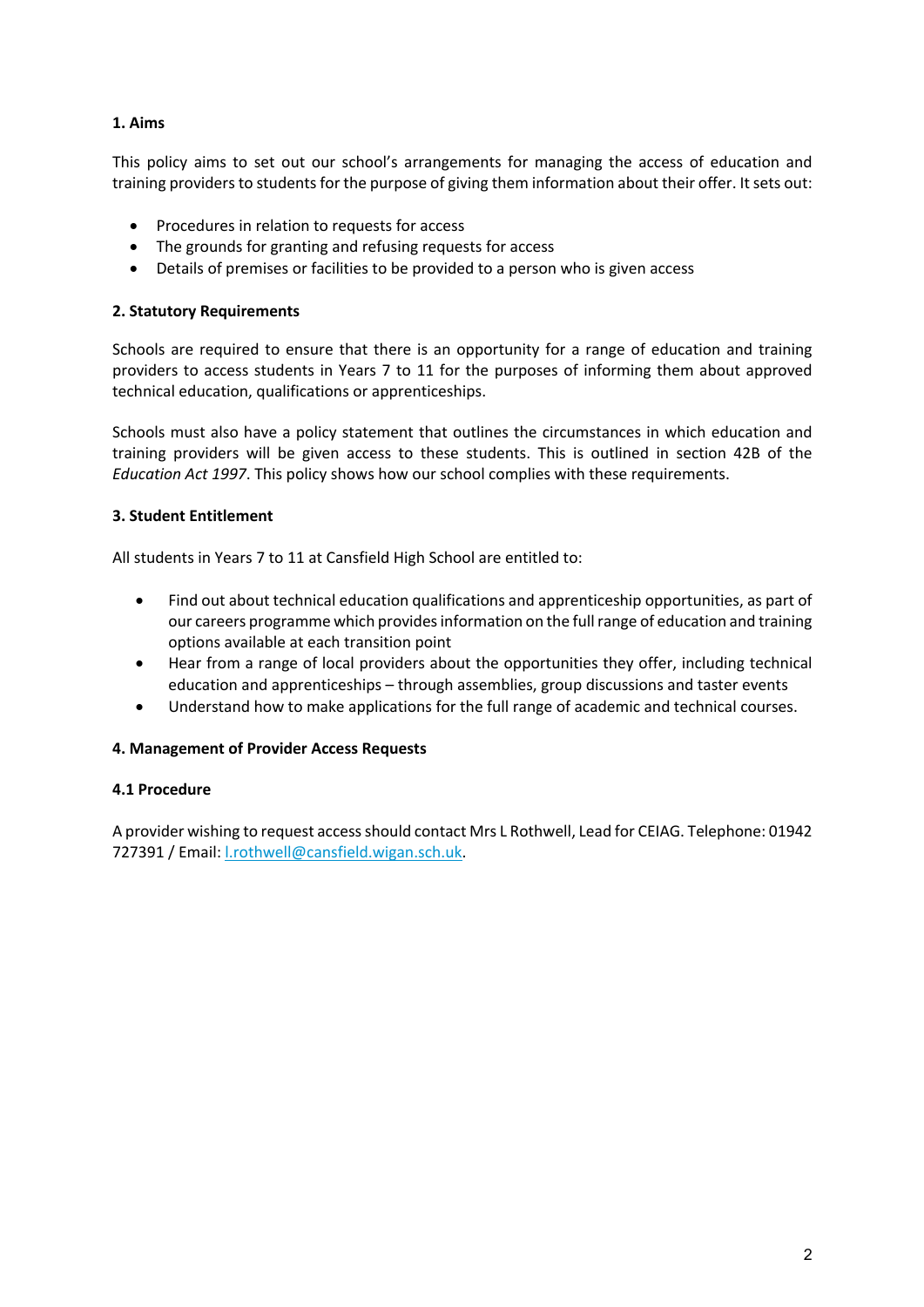# **4.2 Opportunities for Access**

Several events, integrated into our careers programme, will offer providers an opportunity to come into school to speak to students and / or their parents / carers:

|                   | <b>Autumn term</b>                                                                                                                                                                                                                                                                             | <b>Spring term</b>                                                                                                                                                                                                                                                                                                                                                                                     | <b>Summer term</b>                                                                                                                                                                                            |
|-------------------|------------------------------------------------------------------------------------------------------------------------------------------------------------------------------------------------------------------------------------------------------------------------------------------------|--------------------------------------------------------------------------------------------------------------------------------------------------------------------------------------------------------------------------------------------------------------------------------------------------------------------------------------------------------------------------------------------------------|---------------------------------------------------------------------------------------------------------------------------------------------------------------------------------------------------------------|
| Year <sub>7</sub> | Linking curriculum learning with<br>$\bullet$<br>careers<br>Job of the Week<br>Careers cafe<br>٠<br>Meetings with careers adviser                                                                                                                                                              | Life Studies lesson -<br>$\bullet$<br>introduction to careers.<br>Drop down careers day.<br>Careers cafe<br>$\bullet$<br><b>National Careers week</b><br>$\bullet$<br>activities<br>Whole school careers fair<br>Linking curriculum<br>$\bullet$<br>learning with careers<br>Job of the Week<br>Careers cafe<br>Meetings with careers<br>adviser                                                       | Linking curriculum learning<br>$\bullet$<br>with careers<br>Job of the Week<br>Careers cafe<br>٠<br>Meetings with careers<br>adviser                                                                          |
| Year <sub>8</sub> | Linking curriculum learning with<br>$\bullet$<br>careers<br>Job of the Week<br>$\bullet$<br>Careers cafe<br>Meetings with careers adviser<br>$\bullet$                                                                                                                                         | <b>National Careers week</b><br>$\bullet$<br>activities<br>Whole school careers fair<br>Life Studies lesson -<br>$\bullet$<br>introduction to careers.<br>Drop down careers day.<br>$\bullet$<br>The Real Game.<br>$\bullet$<br>Drop down careers day.<br>$\bullet$<br>Linking curriculum<br>learning with careers<br>Job of the Week<br>Careers cafe<br>$\bullet$<br>Meetings with careers<br>adviser | Linking curriculum learning<br>$\bullet$<br>with careers<br>Job of the Week<br>$\bullet$<br>Careers cafe<br>$\bullet$<br>Meetings with careers<br>$\bullet$<br>adviser                                        |
| Year 9            | Linking curriculum learning with<br>$\bullet$<br>careers<br>Job of the Week<br>Careers cafe<br>Careers fair for providers of<br>technical education/<br>apprenticeships to include<br>Further Education colleges,<br>UTCs and training providers<br>Meetings with careers adviser<br>$\bullet$ | <b>National Careers week</b><br>$\bullet$<br>activities<br>Whole school careers fair<br>Life Studies lesson - Self-<br>awareness and qualities.<br>Key Stage 4 options<br>event.<br>-Drop down careers day.<br>Linking curriculum<br>learning with careers<br>Job of the Week<br>$\bullet$<br>Careers cafe<br>KS4 options event<br>$\bullet$<br>Meetings with careers<br>adviser                       | Linking curriculum learning<br>$\bullet$<br>with careers<br>Job of the Week<br>Careers cafe<br>Meetings with careers<br>٠<br>adviser                                                                          |
| Year 10           | Linking curriculum learning with<br>$\bullet$<br>careers<br>Job of the Week<br>٠<br>Alumni assemblies<br>Careers cafe<br>$\bullet$<br>Careers fair for providers of<br>٠<br>technical education/<br>apprenticeships to include                                                                 | Job of the Week<br>$\bullet$<br>Careers cafe<br>$\bullet$<br><b>National Careers week</b><br>activities<br>Whole school careers fair<br>Drop down careers day.<br>Linking curriculum<br>learning with careers                                                                                                                                                                                          | Linking curriculum learning<br>$\bullet$<br>with careers<br>Job of the Week<br>٠<br>Careers cafe<br>$\bullet$<br>Meetings with careers<br>$\bullet$<br>adviser<br>Post-16 taster sessions.<br>CV preparation. |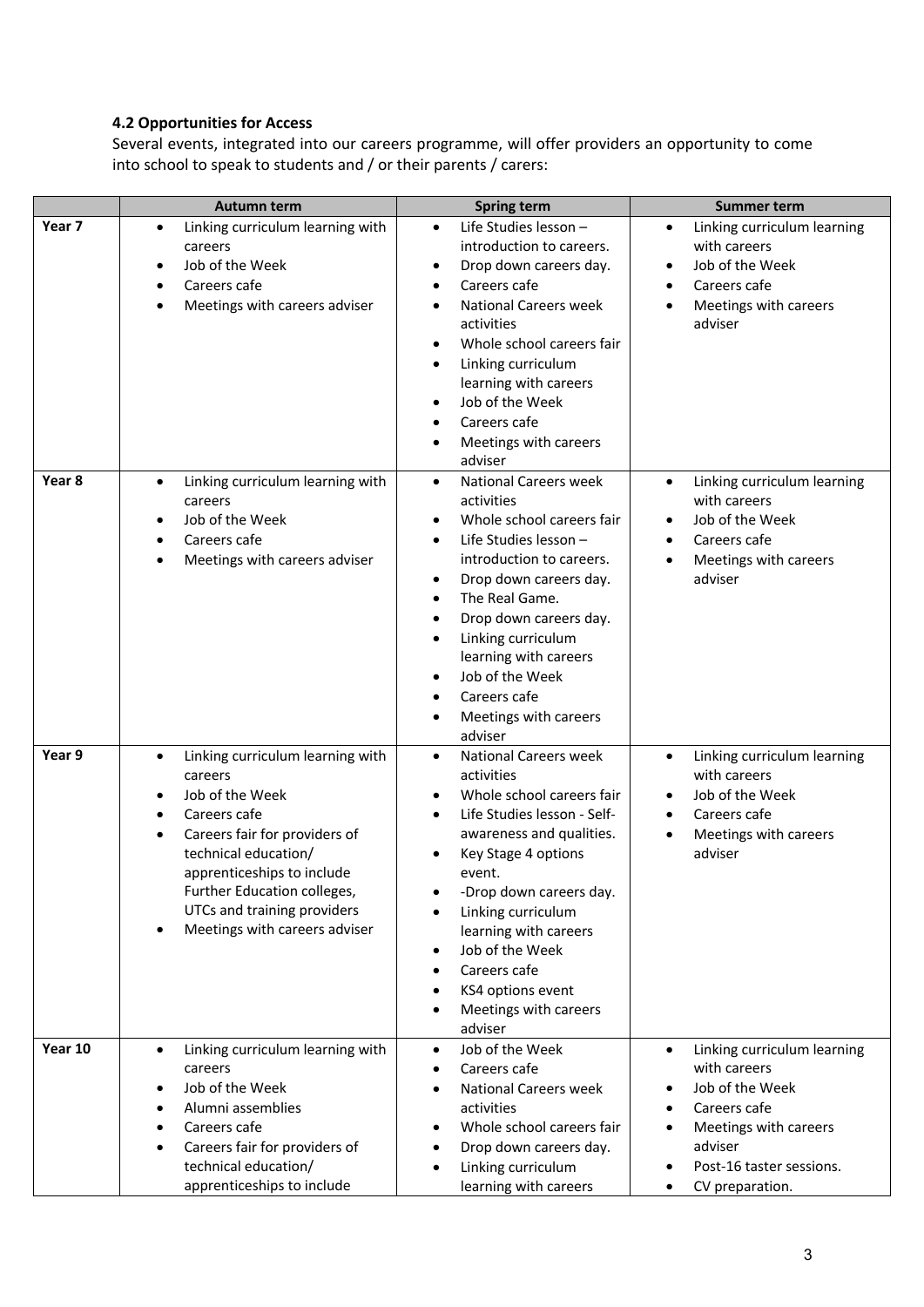|         | Further Education colleges,<br>UTCs and training providers<br>Meetings with careers adviser                                                                                                                                                                                                                                                                                                                                                                     | Meetings with careers<br>adviser                                                                                                                                                                     | Work experience.<br>$\bullet$                                                                                                                                                                                                                     |
|---------|-----------------------------------------------------------------------------------------------------------------------------------------------------------------------------------------------------------------------------------------------------------------------------------------------------------------------------------------------------------------------------------------------------------------------------------------------------------------|------------------------------------------------------------------------------------------------------------------------------------------------------------------------------------------------------|---------------------------------------------------------------------------------------------------------------------------------------------------------------------------------------------------------------------------------------------------|
| Year 11 | Linking curriculum learning with<br>careers<br>Job of the Week<br>Drop down careers days.<br>Mock interviews.<br>Careers cafe<br>College assemblies<br>٠<br>Careers fair - Event for<br>providers of technical<br>education/apprenticeships to<br>include Further Education<br>colleges, UTCs and training<br>providers<br>Evening taster experiences with<br>parents due to COVID<br>restrictions last year<br>Post 16 applications.<br>1:1 careers interview. | Post 16 interviews.<br>Job of the Week<br>$\bullet$<br>Careers cafe<br><b>National Careers week</b><br>activities<br>Linking curriculum<br>learning with careers<br>Meetings with careers<br>adviser | Linking curriculum learning<br>٠<br>with careers<br>Job of the Week<br>$\bullet$<br>Careers cafe<br>$\bullet$<br>Meetings with careers<br>adviser<br>Confirmation of post 16<br>$\bullet$<br>education destination<br>Work experience post GCSEs. |